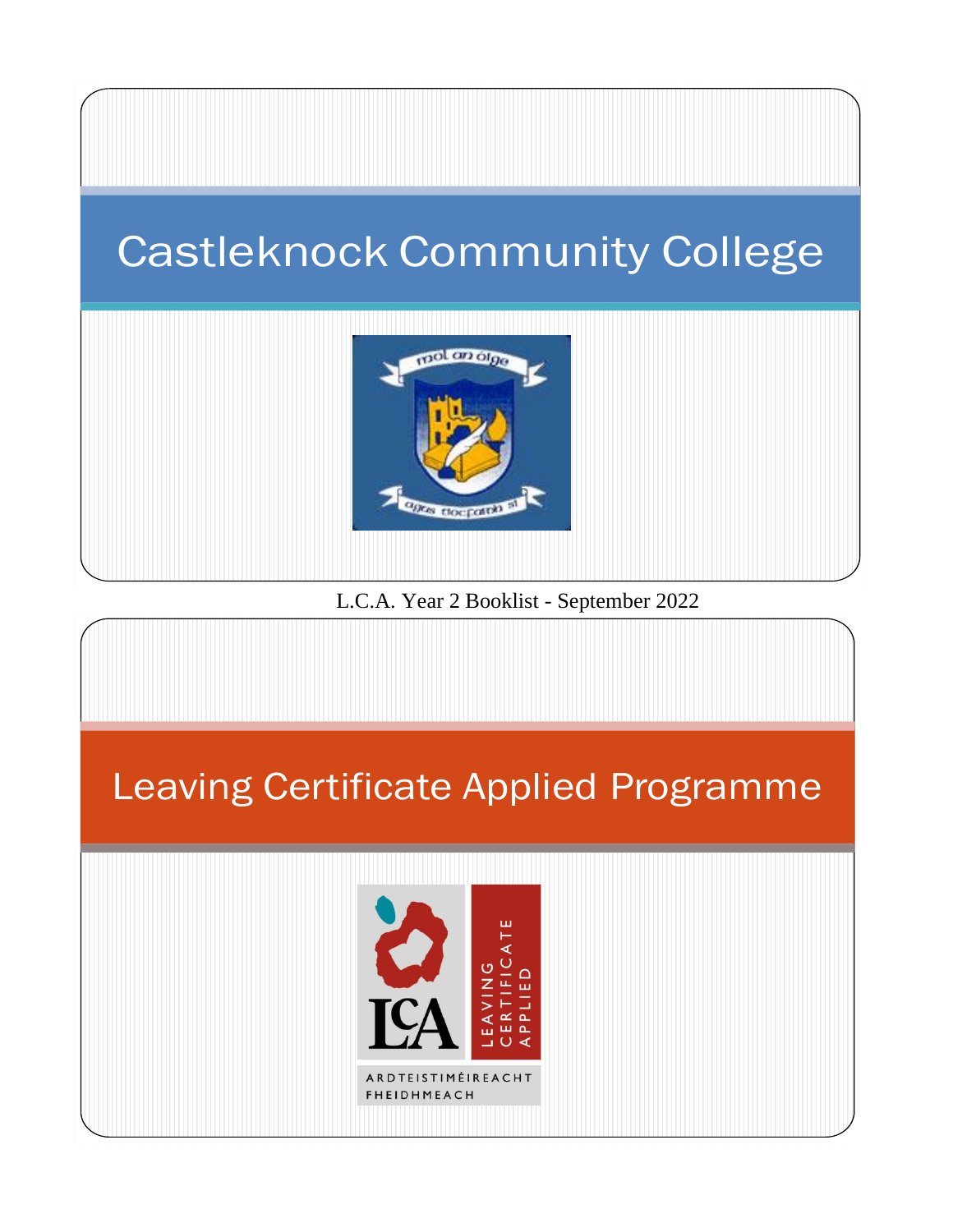## **CASTLEKNOCK COMMUNITY COLLEGE**

## **LEAVING CERTIFICATE APPLIED BOOKLIST**

**LCA YEAR 2 SEPTEMBER 2022**

| N.B. Students to retain all L.C.A. Textbooks from Year 1 |                                                      |
|----------------------------------------------------------|------------------------------------------------------|
| <u>Subject</u>                                           | Requirements                                         |
| Spanish                                                  | Gem Spanish/ English dictionary (Collins)            |
|                                                          | <b>A4 Writing paper</b>                              |
|                                                          | A4 Folder with zip                                   |
|                                                          | Poly Pockets                                         |
|                                                          | LCA Spanish exam papers to be downloaded by          |
|                                                          | students at www.examinations.ie                      |
| Mathematical                                             |                                                      |
| <b>Applications</b>                                      | <b>Sharp Scientific Calculator</b>                   |
|                                                          | Casio FX 85 GTX (retain from Junior                  |
|                                                          | Cycle)                                               |
|                                                          | A4 Writing paper                                     |
|                                                          | A4 Folder with zip                                   |
|                                                          | A4 Squared Copybook                                  |
|                                                          | Poly Pockets                                         |
|                                                          | Ruler, rubber and pencils                            |
|                                                          | LCA Maths 3 & 4 Workbooks                            |
|                                                          | LCA Math Applications exam papers (Educational Co.)  |
| English &                                                | Textbook from Year 1                                 |
| Communications                                           | A4 Writing paper                                     |
|                                                          | A4 Folder with zip                                   |
|                                                          | Poly Pockets                                         |
|                                                          | LCA English & Comm. Exam papers (Educational Co.)    |
| <b>Social Education</b>                                  | Textbook from Year 1                                 |
|                                                          | <b>A4 Writing paper</b>                              |
|                                                          | A4 Folder with zip                                   |
|                                                          | Textbook: LCA Today, Social Education, Student Guide |
|                                                          | <b>Author: Niamh Blanche</b>                         |
|                                                          | <b>Publisher: Folens</b>                             |
|                                                          | Poly Pockets                                         |
|                                                          | LCA Social Education exam papers (Educational Co.)   |
|                                                          |                                                      |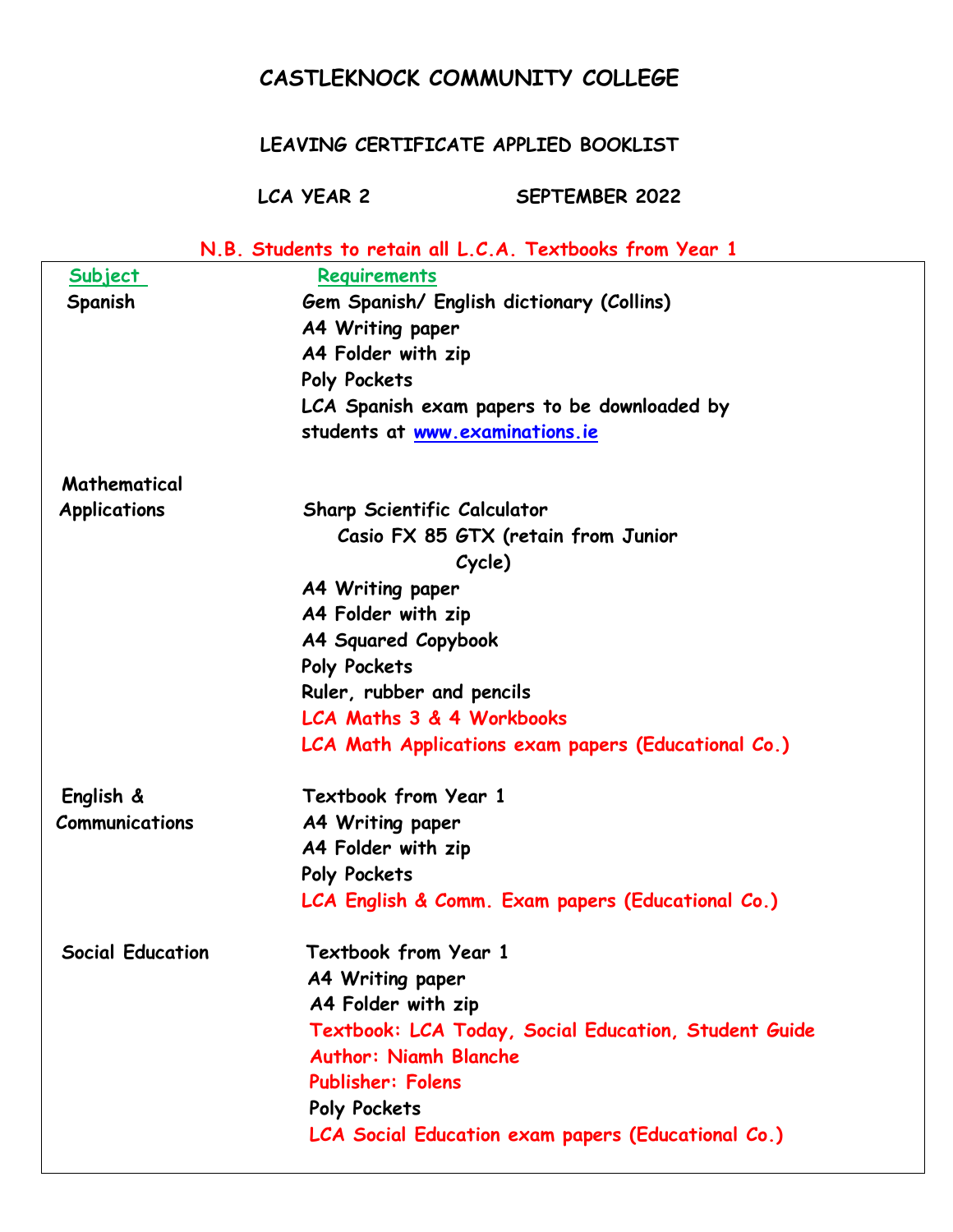| <b>Vocational Preparation</b>                        | A4 Writing paper<br>A4 Folder with zip<br>Poly pockets                                                                                                                                                                                                                   |
|------------------------------------------------------|--------------------------------------------------------------------------------------------------------------------------------------------------------------------------------------------------------------------------------------------------------------------------|
| <b>Vocational Guidance</b>                           | A4 Writing paper<br>A4 Folder with zip<br>Poly pockets                                                                                                                                                                                                                   |
| Arts Education (Drama)                               | Copy book<br>A4 Writing paper<br>A4 Folder with zip<br>Poly pockets                                                                                                                                                                                                      |
| Leisure & Recreation                                 | School P.E. tracksuit and Polo Shirt<br>A4 Writing paper<br>A4 Folder with zip<br>Poly pockets                                                                                                                                                                           |
| O.A.C.C                                              | A4 Writing paper<br>A4 Folder with zip<br>Poly pockets<br>LCA OACC exam papers to be downloaded by<br>students at www.examinations.ie                                                                                                                                    |
| I.C.T                                                | <b>USB</b> stick<br>A4 Writing paper<br>A4 Folder with zip<br>Poly pockets<br>LCA ICT exam papers to be downloaded by<br>students at www.examinations.ie                                                                                                                 |
| <b>Graphics &amp; Construction</b><br><b>Studies</b> | Ruler and rubber, packet of pencils, packet of<br>colouring pencils<br><b>A3 Document Wallet</b><br>Poly Pockets                                                                                                                                                         |
| <b>Commencement Date:</b>                            | Workbooks and Exam papers highlighted in red will be available for collection in school in September.<br>The cost is €66. Please log on to: www.castleknockcc.ie website for online payment which is required<br>in advance of the start of the academic year 2022/2023. |